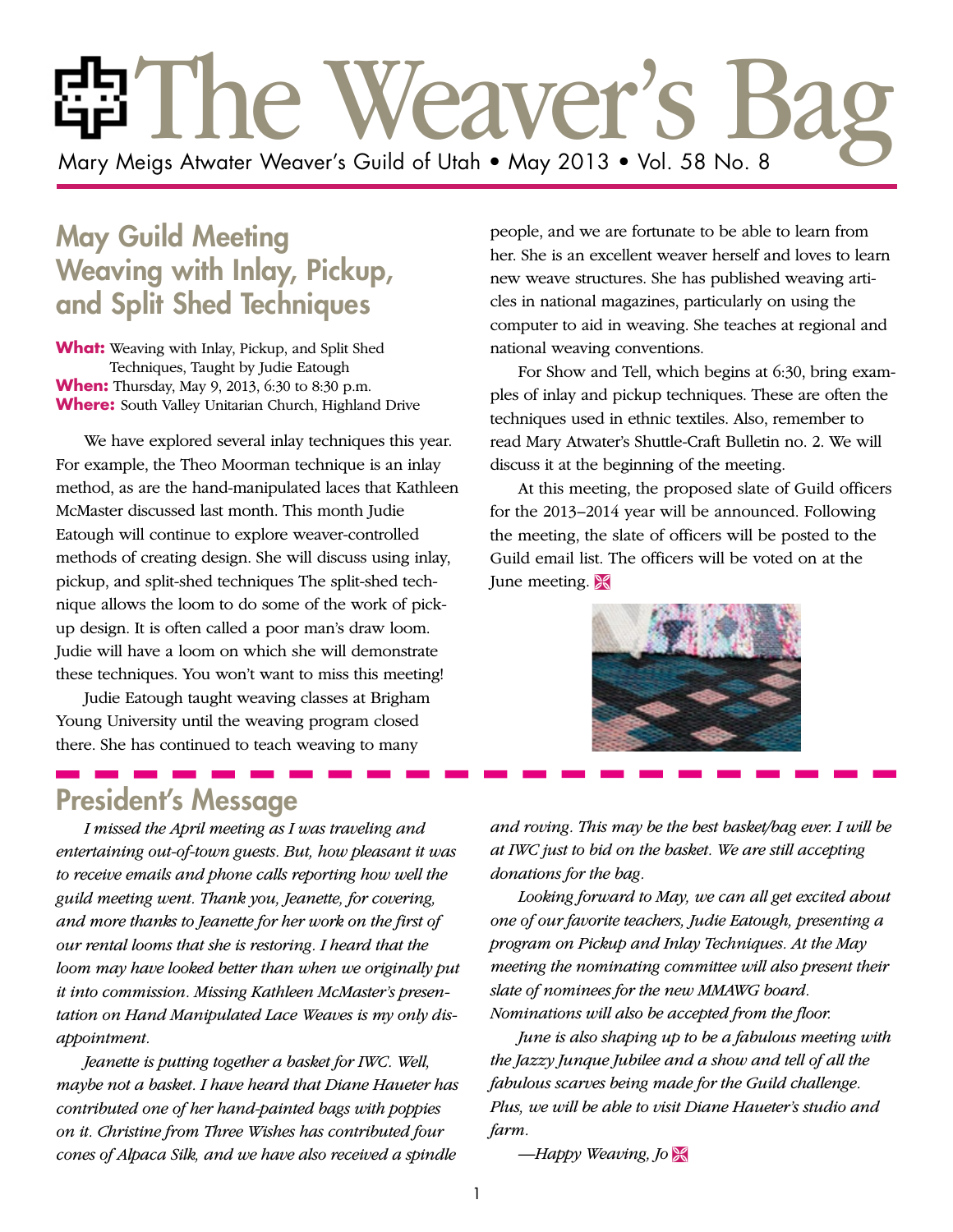## The April Meeting Summary— Hand-Manipulated Lace Weaves

Unfortunately for all of you, Maureen Wilson was not at the April Guild meeting, so you have to read my summary, rather than her wonderful summaries, which are so much fun to read! The April meeting of the Mary Atwater Weaver's Guild was held on April 11, 2013.

For our Show and Tell, Jeanette Tregeagle announced that she is going to volunteer her services to repair and restore the looms owned by the Guild. She brought a table loom that positively shown after her efforts. We will greatly appreciate this service from her. She recommends using "Howard Feedn-Wax" as a wood preserver and "Rust Free" rust and stain remover. Diane Haueter had painted a beautiful basket to use for our basket to be donated to the IWC raffle. Please get any contributions to Jeanette in the next month or so. Juliette Lanvers brought a charming cotton rope basket she had made and announced that she will be teaching a workshop on how to make these baskets at the Pioneer Craft House in October. Mimi Rodes brought her completed Nadine Sanders workshop warp. There were other beautiful things shown as well. The Show and Tell was worth coming to the meeting!

For the Guild business, which was led by Jeanette, we were reminded of the Guild Challenge. We need to get going on that since the scarves will be shown at the June meeting. Julie Schwartz asked us to pay attention to the information about the Jazzy Junque Jubilee that will be held at our June meeting. Then ReNee Page led our discussion on Mary Atwater's Shuttle-craft Bulletin no. 1. This is the beginning of something wonderful! The discussion was very inspiring.

Kathleen McMaster then gave her presentation on hand-manipulated lace weaves. She had spent so much

time weaving beautiful samples of many types of this useful lace. She had used the book Lace by Hand, by Eleanor Best, which is available online, as the starting point for her presentation. She had samples of Mexican Leno, Leno Dashes, Spots, and Blocks, Honeycomb Leno, Spanish Lace, and many other laces. Besides her samples, we saw examples of these laces created by Deanna Baugh and an absolutely gorgeous example of Spanish Lace made by Mary Atwater, courtesy of ReNee Page. I learned so much from this presentation, and we greatly appreciate the effort and expertise that Kathleen shared with us.  $\mathbb{X}$ 

#### Jason Collingwood November 9, 10, 11, 2013 (Saturday, Sunday, and Monday)

Jason is the son of renowned rug weaver Peter Collingwood, and he has carried on the tradition of innovative and excellent rug weaving and teaching. Jason will be traveling in the United States from England in 2013 and teaching at various guilds including the Mary Atwater Guild. Information on the topic of the workshop will be available soon.

Start planning now for this not-tobe-missed chance to learn with a master. The workshop will cost somewhat more than our regular three-day workshops, but because it's being presented locally, the workshop will still be a great deal.

# **Intermountain** Weaver's Conference July 2013

Intermountain Weaver's Conference will be held again in Durango, Colorado, at Fort Lewis College. (IWC is a regional weaver's conference that is offered every other year.) It is scheduled for July 25–28, 2013, and the IWC board has been busy planning every detail to make this conference, the 30th anniversary, the best ever. IWC offers three-day indepth workshops. Please visit the website, intermountainweavers.org, for the workshop list, the new non-jured show "Celebration of Fiber," and membership information.

IWC has a limited number of scholarships available for anyone interested in attending the conference. The scholarship will cover the registration fee for the class of the applicants choice. The deadline for scholarship applications is January 10, 2013. More information about the scholarship and application are available on our website www.intermountainweavers.org.  $\mathbb{R}$ 

# 2012–13 Guild **Challenge**

Kathleen McMaster is spearheading the Guild Challenge this year. The Guild Challenge was so much fun last year—we got fabulous placemats, mug rugs, etc. This year we are doing scarves, always a favorite fashion item, especially for weavers. We would like you to use at least 50 percent of the materials for your scarf from your yarn stash.

Do you have skein of novelty yarn that you just couldn't resist at that yarn store you visited on your last vacation? Do you have a cone or two that have just two or three yards left on them? Maybe there's a cone of yarn you purchased so long ago that you've forgotten what the project was you got it for. These are the things we want to challenge you to use in designing your one-of-a-kind scarf.

Be creative, and dive deep into your stash. Then we will all reveal our beautiful creations at the June Guild meeting. (Your scarves can be entered into the Guild show as well.) Have fun weaving! $\mathbb{R}$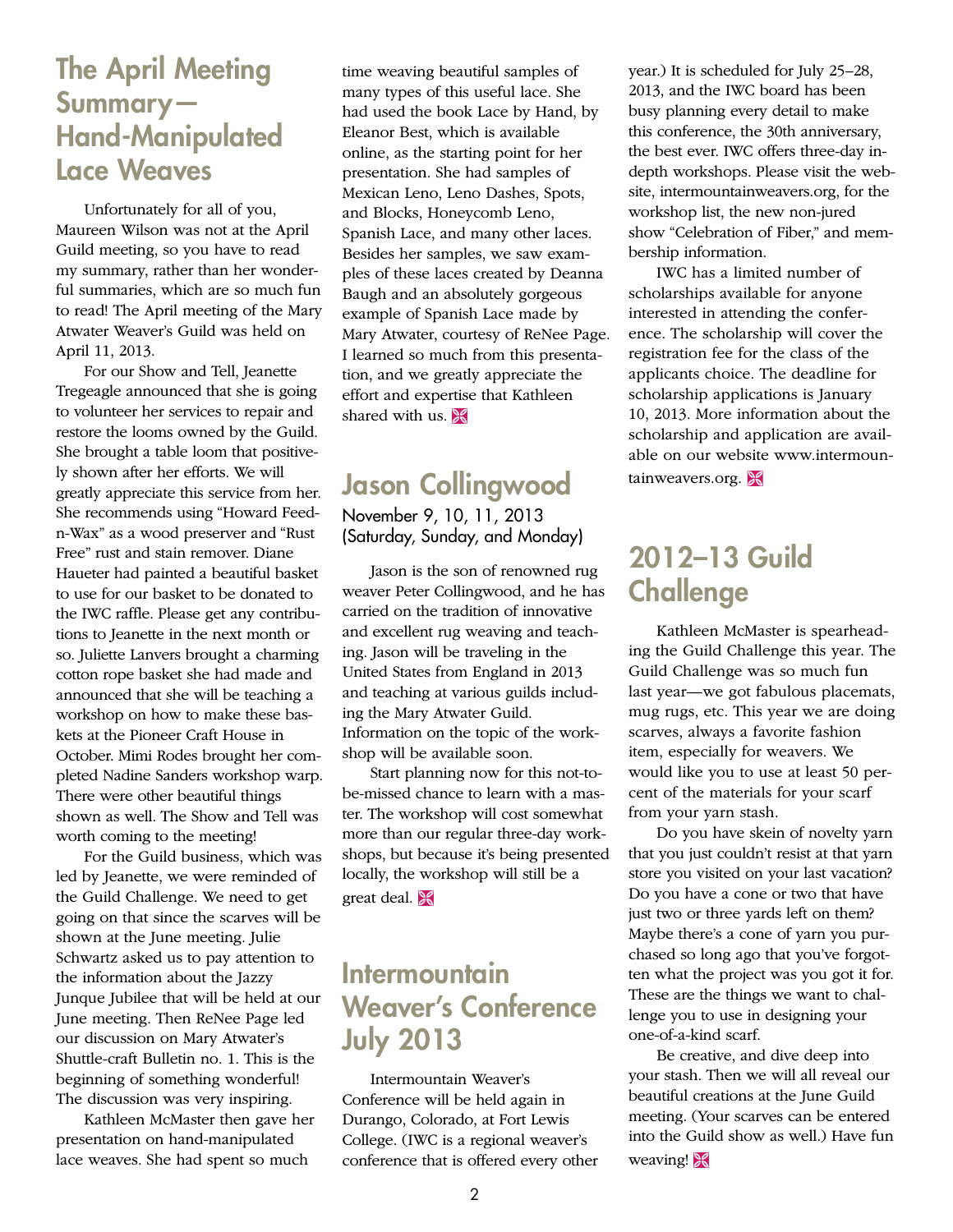# **The Shuttle-Craft** Guild Bulletin Study Group

The Mary Meigs Atwater Weavers Guild is happy to start a study group to study and learn from the "Shuttle-Craft Guild Bulletins." These Bulletins were created by Mary Atwater. They were actually a correspondence course in handweaving, and as a Guild, we are now going to study this course and give each Guild member the chance to acquire her own complete set of these Bulletins.

Every month the next Bulletin will be posted on the Guild website, and you will receive an email with a PDF of the next Bulletin. Be sure to print the Bulletins and add them to your file. (If you are not connected to the Guild email list, please contact Maureen Wilson, our Guild secretary, to make sure you get connected and don't miss out on anything.) At the beginning of the next Guild

meeting, we will take a few minutes to let you share what you learned from the Bulletin and your feelings about what Mary Atwater wrote. You will be able to ask questions or bring any items that relate to the subject of that Bulletin. We will do this each month.

Most of you were at the Guild meeting in February when ReNee Page taught us about Mary Atwater's wonderful legacy. As we study Mary Atwater's teachings and feelings about weaving, we will come to know her, and her legacy will become more deeply a part of the Guild that bears her name. If you have any questions, contact ReNee Page theloomer@msn.com

 The first and second of the Shuttle Craft Bulletins has been uploaded to the Guild website and posted to the Guild email list. Please look for bulletin no. 2 so you can find it there and read it before the May meeting.  $\mathbb{R}$ 

#### Here is a note from ReNee Page about our Shuttle-Craft Guild Bulletin Study Group:

"Hi Guild members! We are off to a running start in our quest for each of you to receive your own copy of Mary Atwater's correspondence course.

"On the Guild website, you now can find Bulletin No. 1 and print it for yourself. Ladies, start your file. There are many more issues to come.

"On the website you will also find an index of the Bulletins, created by Deanna Baugh. Deanna, we all compliment you on this great accomplishment. Everyone should be sure to copy this index!

"Julie Schwartz and Deanna Baugh discovered that our Guild has copies of some Bulletins that Handwoven.net does not have and vice versa. Through everyone's efforts, all of the Bulletins will be corrected and made available to all.

"Thanks again to everyone helping with this project.

"If you have questions, email ReNee Page theloomer@msn.com."



There are enough of us to have a considerable influ-<br>ence over the future of hand-weaving. If we stand ence over the future of hand-weaving. If we stand together for good craftsmanship, and work out among us the problems of the purchase of materials and the selling of finished fabrics, we shall be doing a valuable work, not only for ourselves, but for all others in the field."

"In our experience a plain fabric—without stripes or plaid—is much more attractive if the warp and weft are of different colors—or at least of different shades of the same color."

**Excerpts from Shuttle-Craft Guild Bulletin No. 2, by Mary Atwater**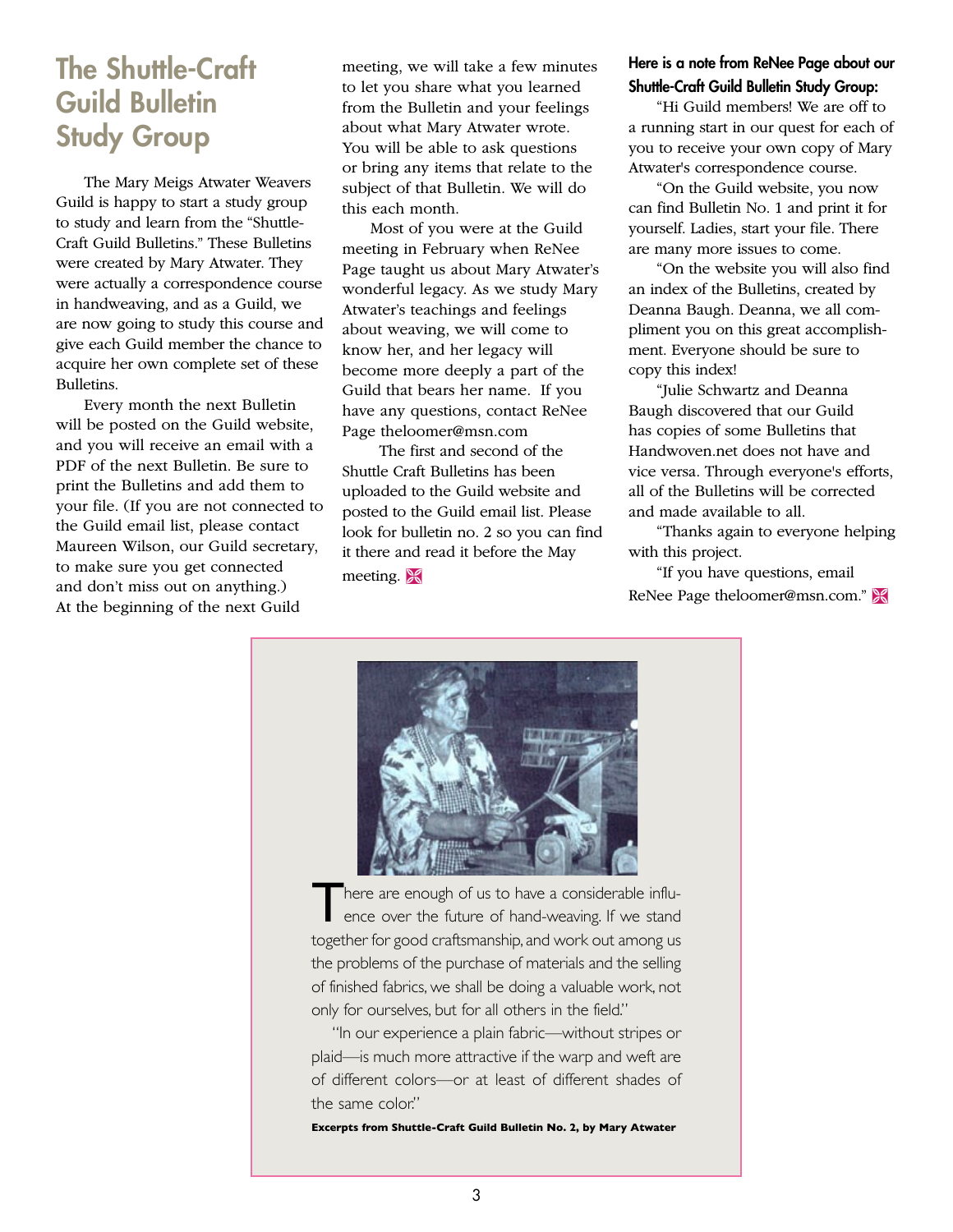### Coming up in June

#### Shibori Dyeing at the June Guild Meeting

**If you want to participate in the shibori dyeing at the June Guild meeting, you need to pay \$10 to Diane Haueter by the May Guild meeting!** See details below. **What:** Studio tour, potluck lunch, and shibori dye party at Diane Hauter's home **When:** Saturday, June 15, 10:00 a.m. to 2:00 p.m. **Where:** Diane Haueter's home in Midway, Utah

Our June Guild meeting will be held at the home of Diane Haueter in Midway, Utah, on Saturday, June 15, from 10:00 a.m. to 2:00 p.m. Further details and directions will come out in future newsletters. This announcement is going out early to everyone because we are going to have a shibori dye party, and we will need to order materials in advance for that date. **We will charge a materials fee of \$10 for each person, due at the May meeting. If you cannot attend that meeting, send the money to Diane at P.O Box 577, Midway, UT 84049**

If you are interested in participating in the shibori dyeing, or if you have any questions, please contact Diane Haueter at 435-654-1486, or e-mail her at dianehaueter@ gmail.com.

A **Jazzy Junque Jubilee** will be held during the June Guild meeting. Please see the following announcement, and take advantage of this great opportunity to sell yarns and weaving supplies you don't need and then acquire some wonderful things that you will use!

# 2013 Jazzy Junque Jubilee

We are pleased to announce that there will be a Jazzy Junque Jubilee sale at our June 15, 2013 meeting at Diane Haueter's home in Heber, UT.

- The sale is open to anyone wanting to sell any of those "extra" fiber related items you have on hand. The rules (there are a few!!) and labels are posted on the website (www.MMAWG.org ) or send me an email (jdschwartz@aol.com) and I'll send you a word document with the info. The Guild will be taking a 20% commission on all sold items.
- Drop off of (labeled) items will be from 10:00 am to 12 noon on Saturday, June 15, 2013 at Diane's home (260 N. 777 E. Haueter Lane, Midway, UT 84049– that's just off Main St on the east end of town; directions will be in the June newsletter. This also the start of our dyeing program for the day. A busy time it shall be!)
- The sale will start at noon and run until 3:00 pm. Items can be picked up after 3:00 p.m. If you can't be there and want to drop items at Sonya Campana's, she will available on Thursday, June 13 from 2:00 – 6:00 p.m. (8407 Dynasty Way, Cottonwood Heights, UT, 84121). They must be labeled and you'll have to trust us on assigning a number to them.
- Keep a log of what you are selling.  $\mathbb{X}$